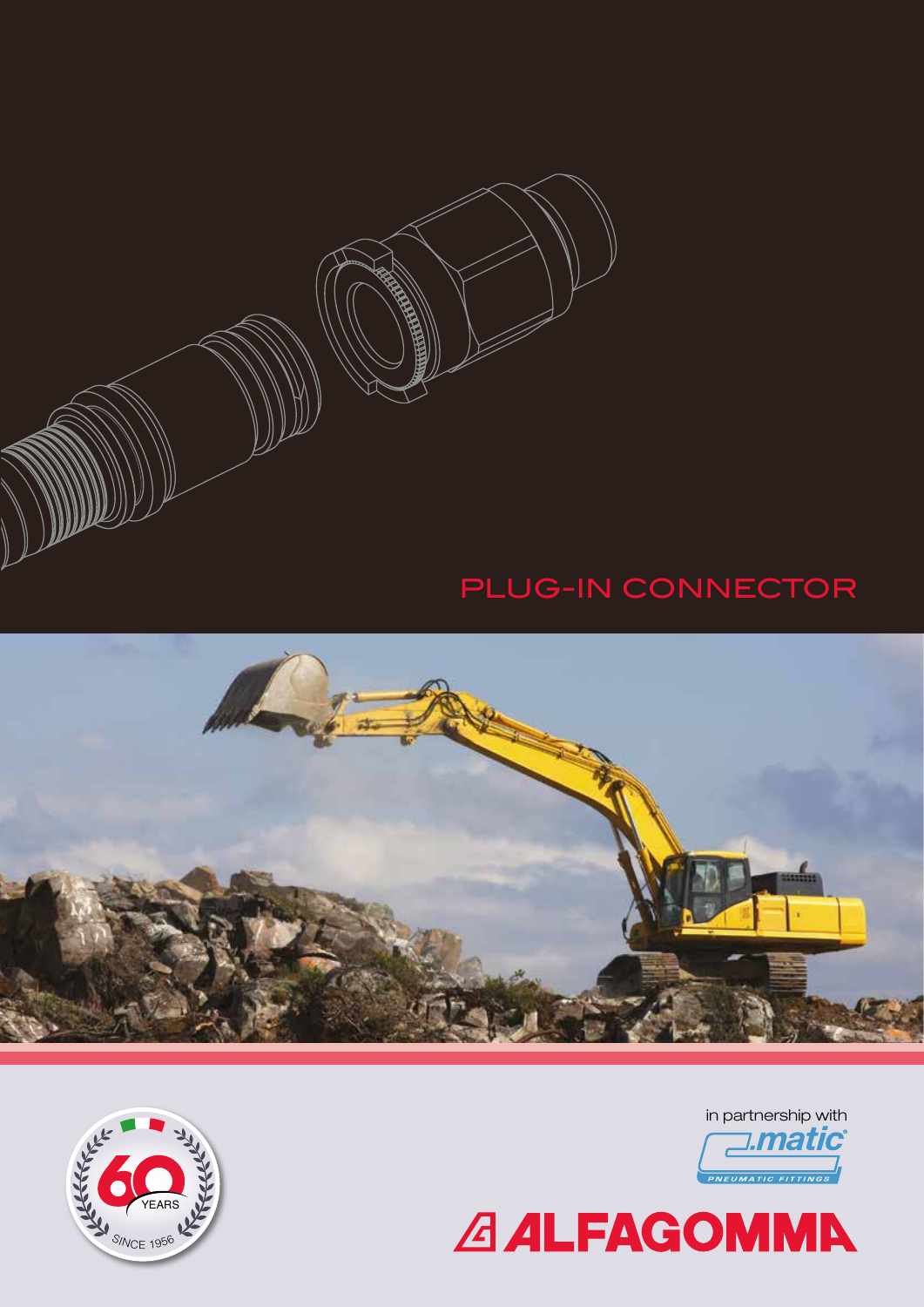# // PLUG-IN CONNECTOR

Plug-in Connector is the answer to reduced manifold surfaces and difficult assembly installations.

Quick, Easy and Safe, Plug-in Connector has been thoroughly tested for 1 Million cycles at 5000 PSI (350 bar).

Thanks to the compact integrated socket, there's no need of additional hydraulic components or adapters.

## // Hose Fittings

**Straight** 



| <b>Part number</b> | <b>Hose ID</b><br><b>inch</b> | <b>Hose ID</b><br><b>mm</b> | <b>Dash</b> | <b>Plug-in DN</b><br><b>Dash</b> | <b>C CUT-OFF</b><br>mm |
|--------------------|-------------------------------|-----------------------------|-------------|----------------------------------|------------------------|
| H1213Z10-040400    | 1/4                           | 6,2                         | 04          | 04                               | 31.7                   |
| H1213Z10-060600    | 3/8                           | 9,5                         | 06          | 06                               | 32,3                   |
| H1213Z10-080800    | 1/2                           | 12.9                        | 08          | 08                               | 40.1                   |
| H1213Z10-121200    | 3/4                           | 19                          | 12          | 12                               | 47.1                   |

#### 45° Elbow



| <b>Part number</b> | <b>Hose ID</b><br><b>inch</b> | <b>Hose ID</b><br>m <sub>m</sub> | <b>Dash</b> | <b>Plug-in DN</b><br><b>Dash</b> | <b>D</b> Drop<br><b>mm</b> | <b>C CUT-OFF</b><br>mm |
|--------------------|-------------------------------|----------------------------------|-------------|----------------------------------|----------------------------|------------------------|
| H1213Z40-040400    | 1/4                           | 6,2                              | 04          | 04                               | 24                         | 47                     |
| H1213Z40-060600    | 3/8                           | 9,5                              | 06          | 06                               | 28                         | 55                     |
| H1213Z40-080800    | 1/2                           | 12,9                             | 08          | 08                               | 32                         | 62                     |
| H1213Z40-121200    | 3/4                           | 19                               | 12          | 12                               | 44                         | 83                     |

### 90° Elbow

Пń  $\overline{\mathcal{L}}$ **DASH** 

| <b>Part number</b> | <b>Hose ID</b><br><b>inch</b> | <b>Hose ID</b><br>mm | <b>Dash</b> | <b>Plug-in DN</b><br><b>Dash</b> | <b>D</b> Drop<br>mm. | <b>C CUT-OFF</b><br><b>mm</b> |
|--------------------|-------------------------------|----------------------|-------------|----------------------------------|----------------------|-------------------------------|
| H1213Z90-040400    | 1/4                           | 6,2                  | 04          | 04                               | 41,5                 | 28,2                          |
| H1213Z90-060600    | 3/8                           | 9,5                  | 06          | 06                               | 49,5                 | 44,9                          |
| H1213Z90-080800    | 1/2                           | 12,9                 | 08          | 08                               | 58,0                 | 47,7                          |
| H1213Z90-121200    | 3/4                           | 19                   | 12          | 12                               | 72,5                 | 59,8                          |

## // Plug-in Cartridge

L1 2

| CH                   | <b>Part number</b> | <b>Plug-in DN</b><br><b>Dash</b> | <b>D1 Thread</b> | м<br><b>mm</b> | L <sub>2</sub><br>mm | CH<br>mm |
|----------------------|--------------------|----------------------------------|------------------|----------------|----------------------|----------|
|                      | R1A3ZC152M-0418    | 04                               | M20x1            | 19             | 26,5                 | 20       |
|                      | R1A3ZC152M-0622    | 06                               | M23x1            | 19             | 27,5                 | 23       |
|                      | R1A3ZC152M-0825    | 08                               | M30x1,25         | 25             | 34.5                 | 30       |
| DN<br>D <sub>1</sub> | R1A3ZC152M-1233    | 12                               | M38x1,5          | 28             | 40                   | 38       |

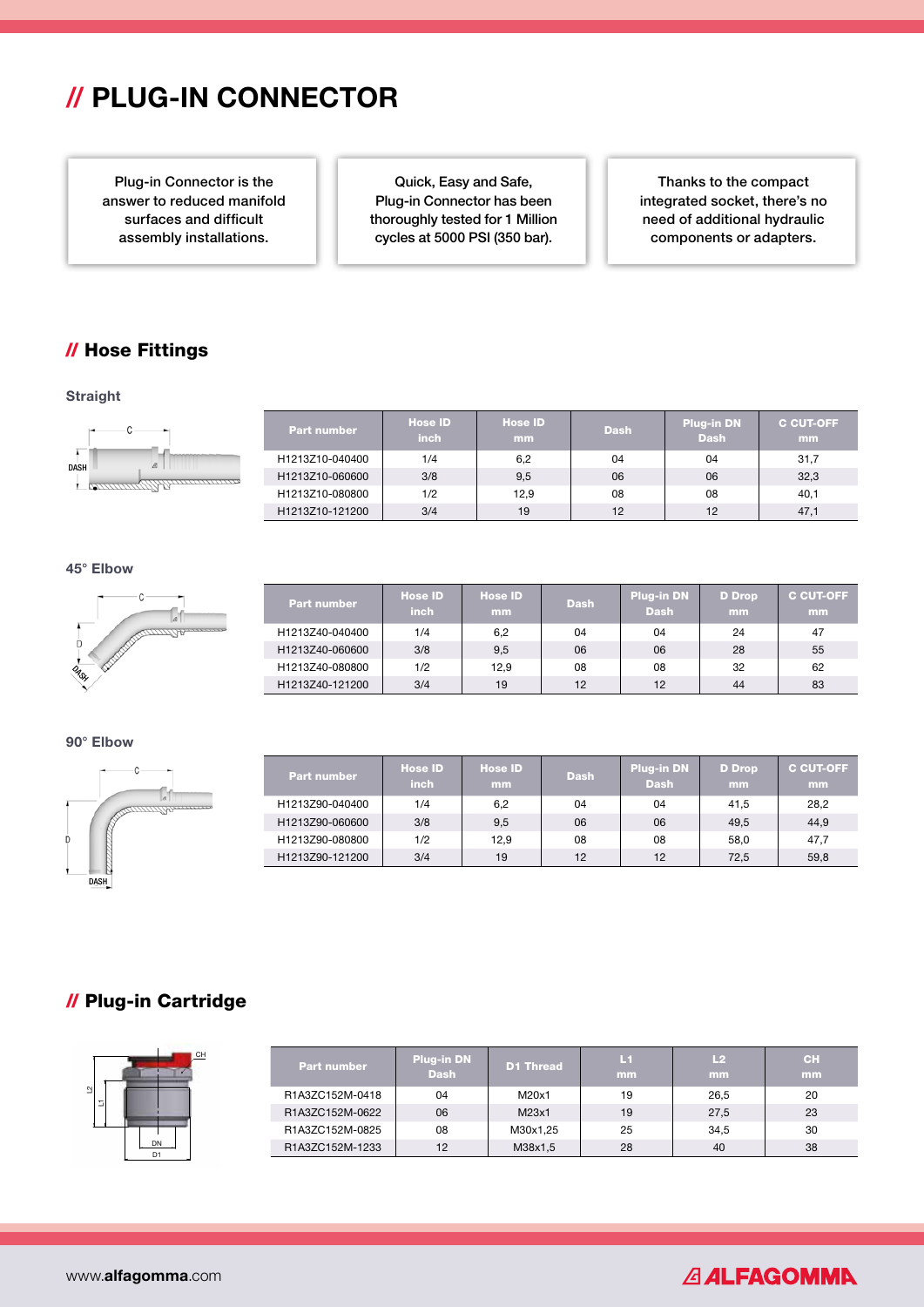# // Plug-in Connector



| Part number     | <b>Plug-in DN</b><br><b>Dash</b> | D1 Thread<br>in-TPI | D1 Thread<br><b>Dash</b> | LП<br>mm | L2<br>mm | <b>CH</b><br>mm |
|-----------------|----------------------------------|---------------------|--------------------------|----------|----------|-----------------|
| R1A3ZF106I-0404 | 04                               | $1/4 - 18$          | 04                       | 12       | 38.5     | 19              |
| R1A3ZF106I-0606 | 06                               | $3/8 - 18$          | 06                       | 12       | 39       | 22              |
| R1A3ZF106I-0808 | 08                               | $1/2 - 14$          | 08                       | 14       | 49       | 27              |
| R1A3ZF106I-1212 | 12                               | $3/4 - 14$          | 12                       | 16       | 58       | 35              |

## SAE Oring Boss – UNF Stud (ISO 11926-3)

CH

CH

| <b>Part number</b> | Plug-in DN<br><b>Dash</b> | D1 Thread<br>in-TPI | D1 Thread<br><b>Dash</b> | L1<br>mm | L2<br>mm | <b>CH</b><br><b>mm</b> |
|--------------------|---------------------------|---------------------|--------------------------|----------|----------|------------------------|
| R1A3ZF1305-0404    | 04                        | $7/16 - 20$         | 04                       | 11       | 37.5     | 19                     |
| R1A3ZF1305-0606    | 06                        | $9/16 - 18$         | 06                       | 12       | 39       | 22                     |
| R1A3ZF1305-0808    | 08                        | $3/4 - 16$          | 08                       | 14       | 49       | 27                     |
| R1A3ZF1305-1212    | 12                        | $1/16 - 12$         | 12                       | 18,5     | 60.5     | 35                     |

### Metric Stud (ISO 6149-3)

DN D1

DN D1

L1

L1

 $^{\circ}$ 

 $\overline{a}$ 

| <b>Part number</b> | <b>Plug-in DN</b><br><b>Dash</b> | D1 Thread | D1 Thread<br><b>Dash</b> | L1<br><b>mm</b> | L2<br>mm | <b>CH</b><br>mm |
|--------------------|----------------------------------|-----------|--------------------------|-----------------|----------|-----------------|
| R1A3ZF1525-0414    | 04                               | M14x1,5   | 14                       | 9               | 35,5     | 19              |
| R1A3ZF1525-0616    | 06                               | M16x1,5   | 16                       | 11              | 38       | 22              |
| R1A3ZF1525-0818    | 08                               | M18x1,5   | 18                       | 12.5            | 47.5     | 27              |
| R1A3ZF1525-1222    | 12                               | M22x1,5   | 22                       | 15              | 57       | 35              |